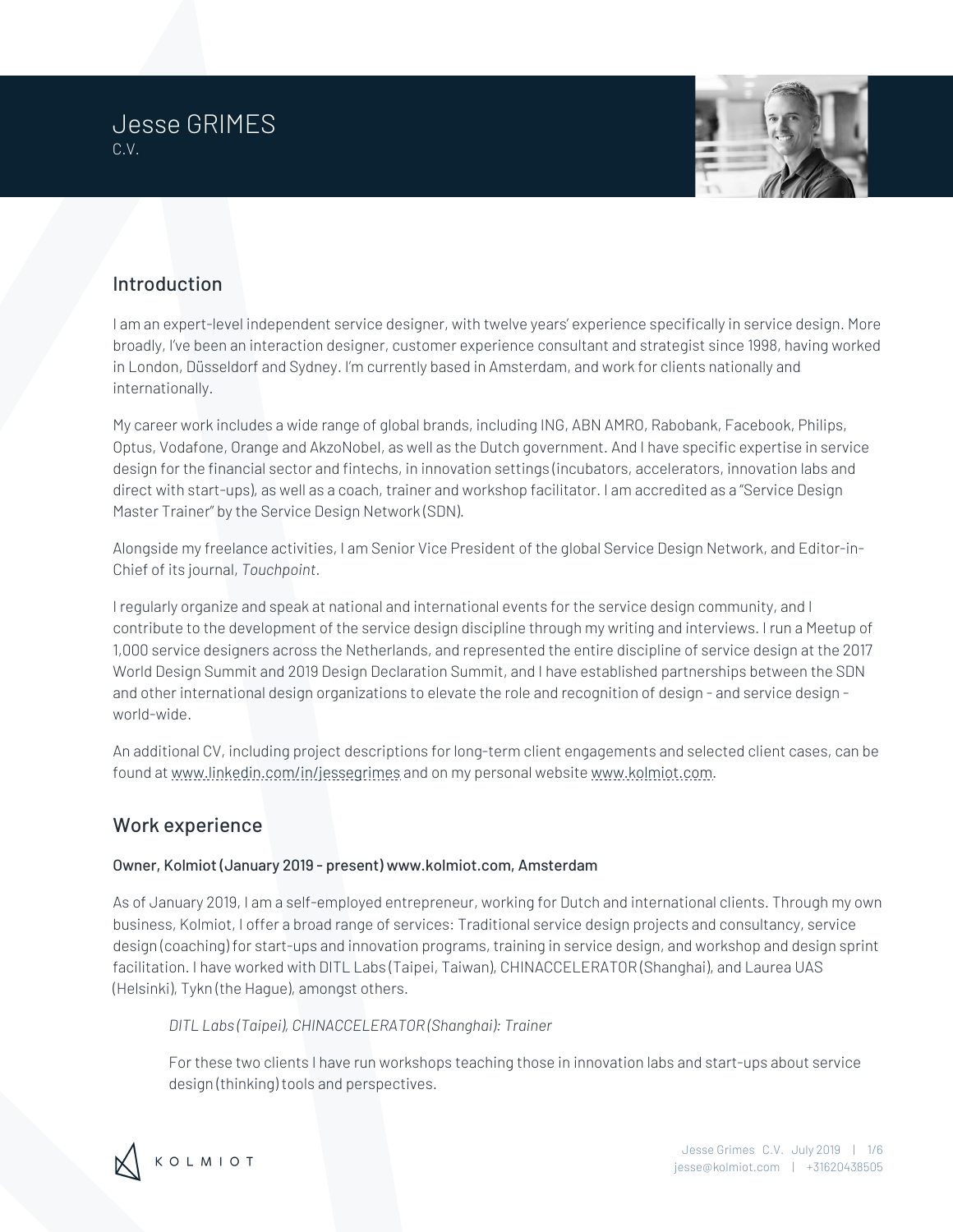#### *Laurea University of Applied Sciences (Helsinki): Trainer and workshop facilitator*

In March 2019 I created and facilitated a two-day design jam on the topic of the circular economy. The jam was held in collaboration with the CIRC4Life Horizon2020 project, a Circular Economy UAS project and ESF-funded City Drivers project. There were 70+ participants, and I lead a team of eight co-facilitators. I have been invited to give three more days of training at Laurea later in 2019.

### *Tykn (the Hague)*

Tykn are a small start-up who aim to use blockchain and distributed ledger technology to address the challenges of the undocumented and un-banked, especially in migrant and refugee situations. They began in an Amsterdam-based start-up accelerator, and I joined them as an innovation designer/strategy consultant. I worked with the team to define their mission and market context, as well as create and elaborate on four separate business models and value propositions, which they validated with potential customers.

#### Principal Service Designer, Informaat (October 2008 - December 2018), the Netherlands

I joined Informaat in 2008, to launch its service design offering. There I applied my service design expertise at some of the largest private- and public-sector organizations in the Netherlands. In both long-term engagements and short-term tactical projects, I helped design and define customer experiences across digital and physical touchpoints. My activities included defining service design methodologies and best practices, advising on the growth of client-side service design capabilities, and providing strategic guidance for positioning service design within large organizations.

### *ING Labs (Amsterdam): Service Designer, Design Thinking and Innovation Coach*

During this role at ING Labs' innovation accelerator, I supported multiple start-ups through the program's structured innovation process. Based on Lean Startup, with elements of Design Thinking, Agile and service design, it ensures that innovation initiatives that are accepted into the accelerator progress through a series of stages, as they seek to bring their H2 or H3 innovation concepts to the market. I brought my service design, user research and prototyping expertise to this role, working hard to ensure that a holistic perspective of each growing product and service was maintained, despite the high-pressure environment of the accelerator. I ran trainings and workshops, as well as co-creation, experimentation, and canvas sessions.

The topics of the start-ups I worked with during this one-plus year engagement included:

- Enterprise finance
- Shared mobility
- Public transport ticketing
- **Environmental impact reduction**
- Behavioral modification to stimulate sustainability
- Smart products/IoT delivered as a service

#### *BeFrank (Amsterdam): Service Designer and Creative Lead*

At BeFrank I was service designer and creative lead for a one-month, intensive project to research, create and validate concepts for a new portal for the pension provider. I was responsible for the overall interaction design and directed an additional interaction designer, front-end engineer and visual designer.

*AkzoNobel (Amsterdam): Service Design consultant and workshop facilitator*

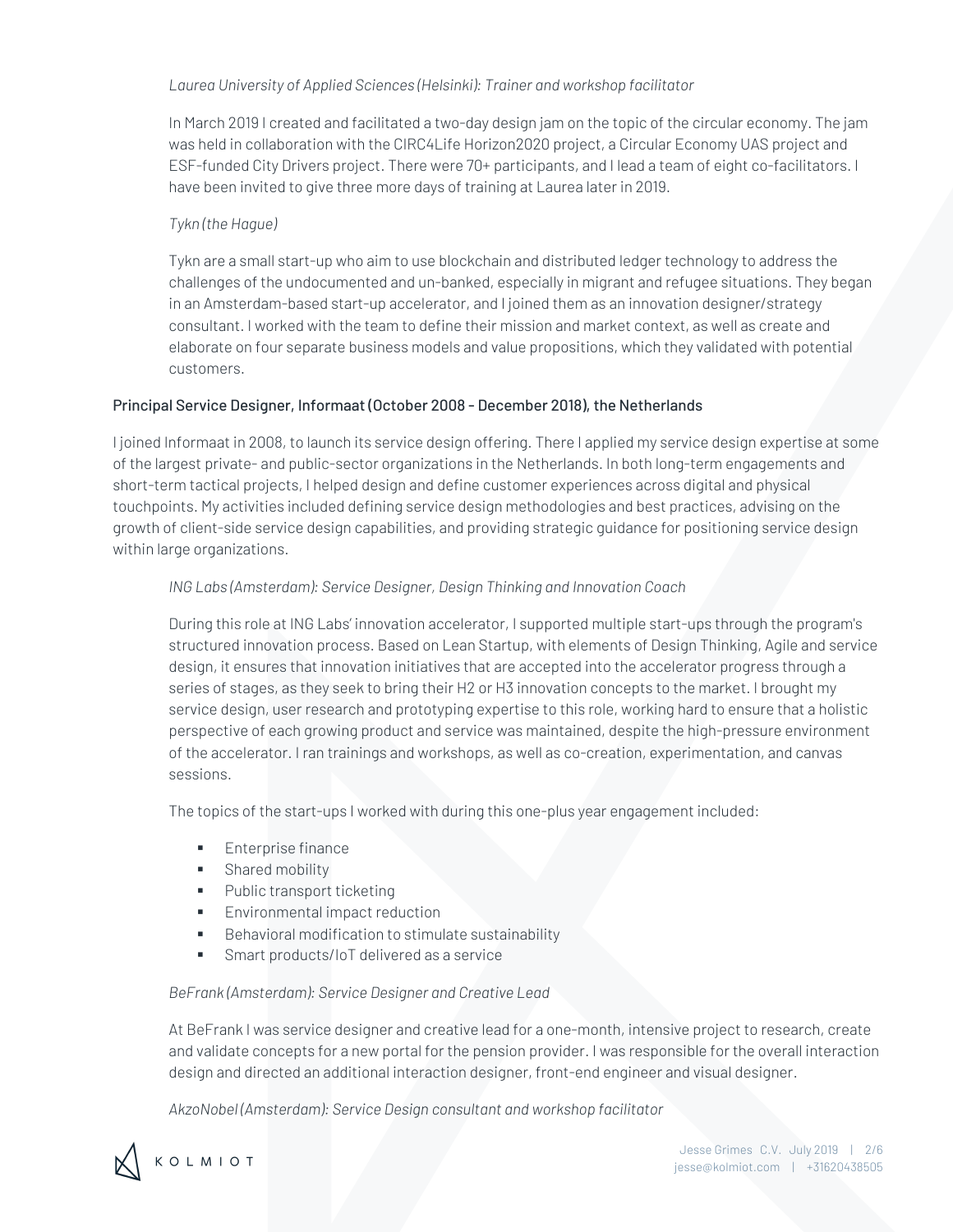Supporting UX and visual design colleagues, I introduced service design techniques and facilitated a threeday workshop for global marketing and business representatives from this multinational paint and coatings company, at the Amsterdam headquarters.

#### *Moneyou (Amsterdam): Service Designer and UX/innovation consultant*

I spent one year as a service designer and UX/innovation consultant at Moneyou, within a fast-paced, dynamic and fintech start-up environment. I introduced service design and its associated activities (customer journeys, service ecosystems, personas, etc.) for two product teams (the Netherlands and Germany) for the launch of new banking services. I also assisted the CEO and management team with the visualizations of future propositions, lead innovation workshops, and gave input into content strategy activities. I also served as creative lead role for two Google Ventures-style 'design sprints', which were focused on creating, prototyping and validating new concepts. I worked closely with digital product designers to ensure a holistic, consistent customer experience across the organization's channels.

#### *Rabobank (Utrecht): Service Designer and Interim Team Lead*

During this three-year engagement I worked within the 60+ strong UX department at the headquarters of one of the Netherland's largest banks, as it went through an organizational transformation process. Working alongside several other service designers, I was tasked with creating a standardized approach for creating and working with customer journeys. Using my previous project and client experiences, the template and ways-of-working I created were rolled-out across the organization, with a specific focus on using it to guide optimization of the bank's products and services for retail customers. In addition, I piloted the introduction of service blueprints within the service design team. Alongside service design work, I carried out tactical UX design projects, and participated in customer research activities, and assisted with strategic advice on the role of service design within the larger design and marketing operations of their head office.

*Additional experience includes Priva (agritech), CZ (insurance), Interpolis (insurance), Achmea (insurance), TJIP (enterprise software/call center administration), Vodafone-Ziggo (cable services and telephony), and the Dutch federal ministeries for unemployment insurance and welfare (UWV) and health, welfare and sport (VWS).*

### Media Catalyst (April 2008 - September 2008) Amsterdam

Media Catalyst was a full-service interactive agency whose client list was headed by Sony-Ericsson. At Media Catalyst I further honed my skills in driving the user experience of marketing- and campaign-led projects for international brands. With Sony-Ericsson, I helped launch World View, a global competition for smartphone photography. In addition, I have worked with Yamaha Europe on a redesign of their European marketing website, and with Philips for the launch of a new line of LCD televisions. The Philips project was a challenging and successful joint engagement with Philips Design, based in Eindhoven.

#### Agency.com (September 2007 - March 2008) Amsterdam

Part of the global Omnicom group and the interactive agency for TBWA\ Worldwide, Agency.com were a well-known interactive agency specializing in interactive marketing and campaigns. I joined the company as the most senior information architect, and to lead the IA team. During my time with Agency.com I created the interaction design for several high-profile, marketing-related sites for Proctor & Gamble. In addition, I assisted in the redesign of the website for the European fashion brand WE and carried out a research project for T-Mobile.

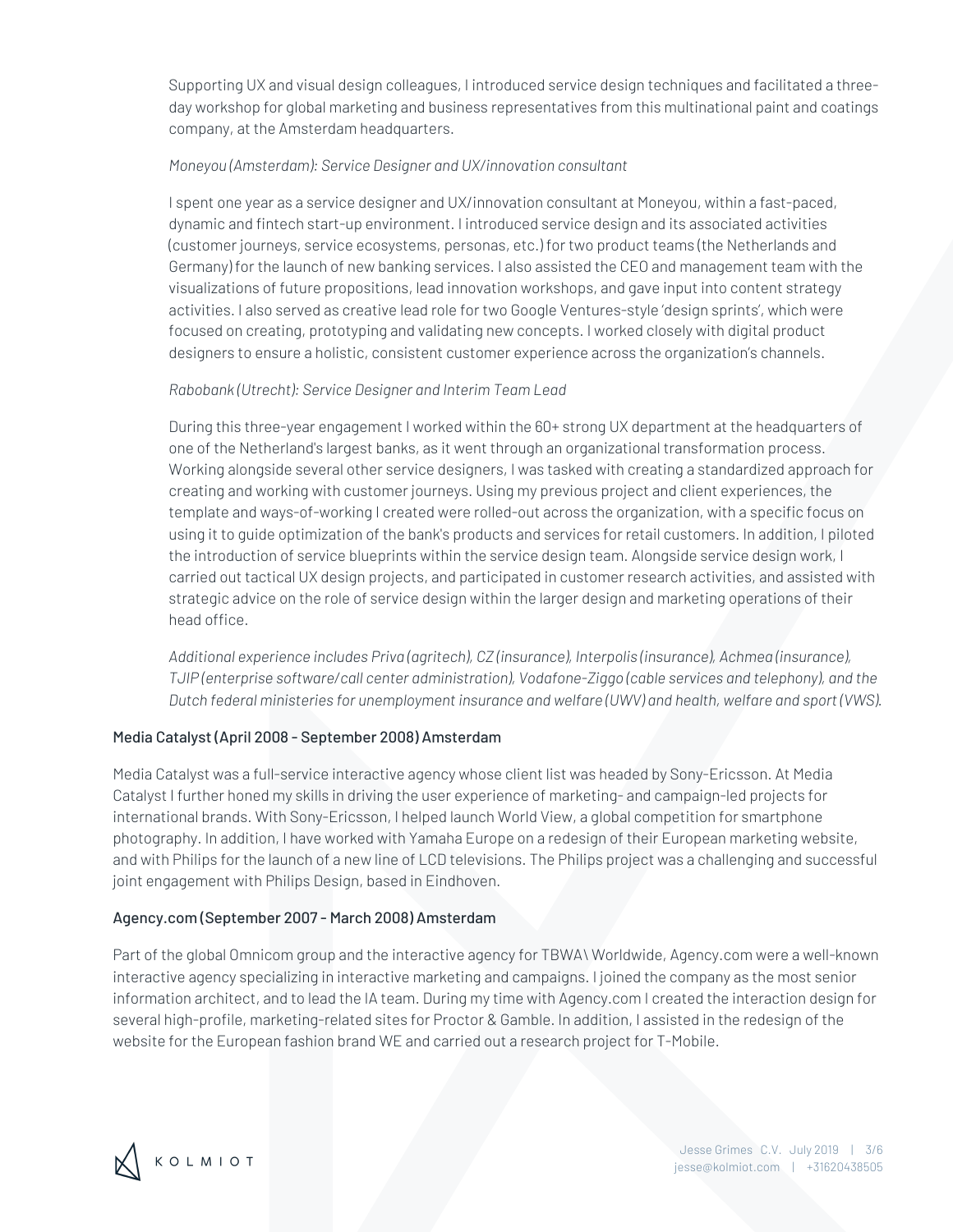#### Different (February 2005 - May 2007) Sydney

Different were one of Australia's foremost user-centered design agencies. As the agency's most experienced and senior Experience Architect, I honed my skills on a range of challenging projects. My work there included a redesign of a website for a Commonwealth government department, a consumer music portal for Telstra (one of Australia's leading mobile operators), as well as the UI for a streaming and video-on-demand internet application. Previously I was involved in a redesign of the internet and extranet presence for Perpetual Investments, and a long-term project to update the websites for the flagship newspapers of News Ltd. UI and digital product design experience included a complex specification for PDA-based software for Fuji-Xerox.

#### Oyster Partners (April 2000 - June 2004) London

I joined Oyster (now LBi) as their first Information Architect in early 2000 and led the experience design activities on a range of innovative projects for global clients. I earned a New Media Age Effectiveness Award for my work with the website and iTV site for the airline Go. In 2002 I joined the Customer Experience (CE) team for Orange and led a team of seven Information Architects on a multi-million Euro, global cross-platform services project. Based in Denmark, it encompassed email, PIM applications, games and mobile commerce. Following work with Tel Aviv-based Comverse, designing handset-based applications for voice messaging and email, I joined Vodafone's Global UE team in Germany. As User Interface Manager, I was responsible for the CE across of range of handsets. I was involved in authoring their global UI requirements document and led the interaction design for worldwide implementations of video calling and PTT.

## Writing

I write regularly on topics related to service design. My contributions for the Service Design Network journal *Touchpoint* can be found at www.service-design-network.org/touchpoint. I also publish on Medium at www.medium.com/@jesse.grimes.

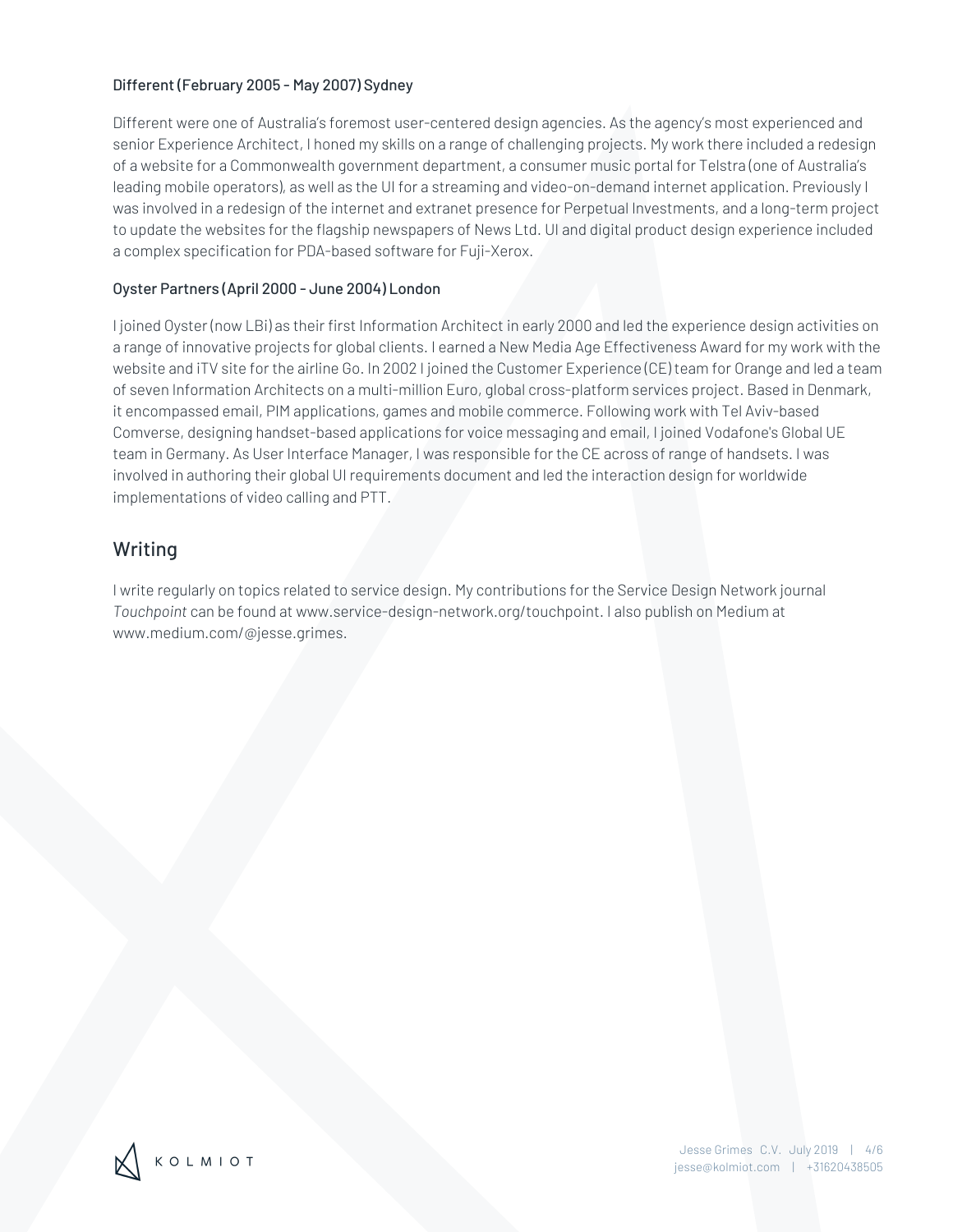## Skills profile diagram



## Events and presentations

I currently run the Netherlands Chapter of the Service Design Network, and I regularly attend, organize, host and speak at both Dutch and international events.

- 9 Oct 2019 Service Design Global Conference keynote speaker (Toronto)
- 10-11 Oct 2019 Service Design Global Conference workshop facilitator (Toronto)
- 6-7 Sep 2019 Toolfest workshop facilitator (Berlin)
- 29-30 Aug 2019 Design Thinking Camp speaker and workshop facilitator (Sofia)
- 23-24 Apr 2019 SDN China National Conference, workshop facilitator (Shanghai)
- 3-4 Apr 2019 Delegate to the Design Summit Declaration at the Biennale Internationale Design (Saint-Étienne)
- 27-28 Mar 2019 Organization and facilitation of 2-day Circular Economy Jam with Laurea University (Helsinki)
- 23-24 Mar 2019 (Keynote, workshop) Service Plus Conference (Taiwan)
- 6-8 Feb 2019 (Panel moderator) IxDA Intersection 2019 Conference (Seattle)
- 13-14 Dec 2018 (Presentation) World Eco-Design Conference (Guangzhou, China)
- 15 Nov 2018 (Host) SDN NL Meetup: SDGC18 Videos Evening (Amsterdam)
- 8 Nov 2018 (Keynote) SDN Belgium Chapter Anniversary Event (Ghent)